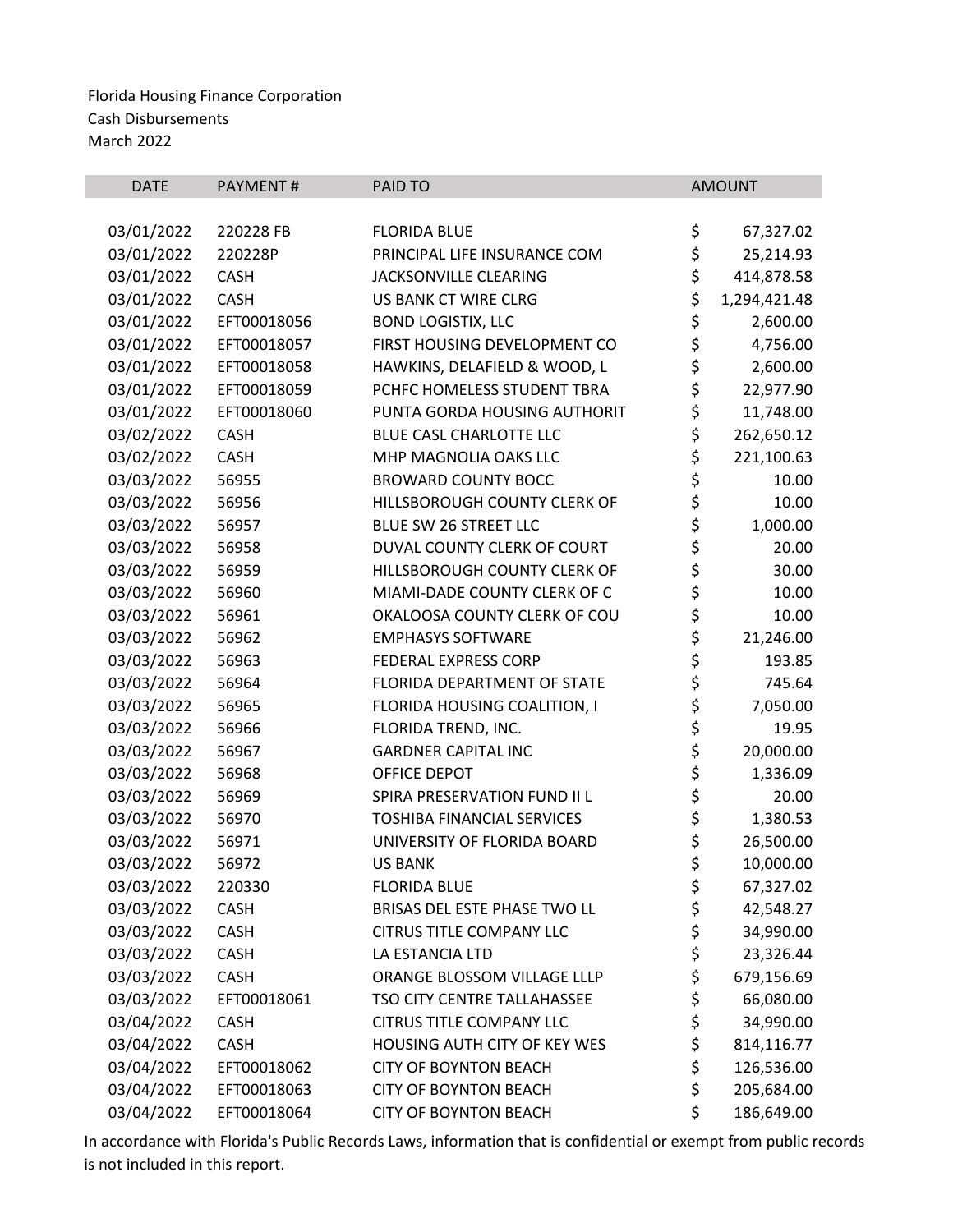| <b>DATE</b> | <b>PAYMENT#</b> | <b>PAID TO</b>                      | <b>AMOUNT</b>    |
|-------------|-----------------|-------------------------------------|------------------|
|             |                 |                                     |                  |
| 03/04/2022  | EFT00018065     | DATABANK IMX LLC                    | \$<br>14,904.75  |
| 03/04/2022  | EFT00018066     | <b>ERNST &amp; YOUNG</b>            | \$<br>50,000.00  |
| 03/04/2022  | EFT00018067     | HERNANDO COUNTY HOUSING AUTH        | \$<br>2,206.60   |
| 03/04/2022  | EFT00018068     | <b>LEADER MORTGAGE MASTER</b>       | \$<br>92,500.00  |
| 03/04/2022  | EFT00018069     | <b>MARISA BUTTON</b>                | \$<br>180.00     |
| 03/04/2022  | EFT00018070     | ZACHARY SUMMERLIN                   | \$<br>178.22     |
| 03/04/2022  | EFT00018071     | <b>DAVID HALL</b>                   | \$<br>1,007.43   |
| 03/07/2022  | <b>CASH</b>     | ASHLEY SQUARE JACKSONVILLE L        | \$<br>62,485.46  |
| 03/07/2022  | <b>CASH</b>     | STATE OF FLORIDA DEPT OF FIN        | \$<br>827.69     |
| 03/07/2022  | <b>CASH</b>     | STATE OF FLORIDA DEPT OF FIN        | \$<br>141,243.73 |
| 03/08/2022  | 56973           | <b>BROWARD COUNTY BOCC</b>          | \$<br>10.00      |
| 03/08/2022  | 56974           | INDIAN RIVER COUNTY CLERK OF        | \$<br>10.00      |
| 03/08/2022  | 56975           | PINELLAS COUNTY CLERK OF COU        | \$<br>10.00      |
| 03/08/2022  | <b>CASH</b>     | <b>WELFORD PLACE LLC</b>            | \$<br>163,363.19 |
| 03/08/2022  | <b>CASH</b>     | <b>WELFORD PLACE LLC</b>            | \$<br>371,525.33 |
| 03/08/2022  | EFT00018072     | AMERINATIONAL COMMUNITY SERV        | \$<br>2,441.00   |
| 03/08/2022  | EFT00018073     | <b>EXEMPT</b>                       | \$<br>206.60     |
| 03/08/2022  | EFT00018074     | FIRST HOUSING DEVELOPMENT CO        | \$<br>3,348.00   |
| 03/08/2022  | EFT00018075     | <b>L-SOFT INTERNATIONAL</b>         | \$<br>592.56     |
| 03/08/2022  | EFT00018076     | <b>NITEL INC</b>                    | \$<br>501.10     |
| 03/08/2022  | EFT00018077     | SELTZER MANAGEMENT GROUP, IN        | \$<br>6,746.00   |
| 03/08/2022  | EFT00018078     | TRANSAMERICA LIFE INSURANCE         | \$<br>104.25     |
| 03/08/2022  | S0308221        | SIMPLIFILE LC                       | \$<br>208.50     |
| 03/09/2022  | <b>CASH</b>     | <b>JACKSONVILLE CLEARING</b>        | \$<br>32,819.71  |
| 03/10/2022  | 56976           | <b>ARTEZIA</b>                      | \$<br>99.50      |
| 03/10/2022  | 56977           | CITY OF PALM BAY CONCENTRATI        | \$<br>200.00     |
| 03/10/2022  | 56978           | BREVARD COUNTY CLERK OF COUR        | \$<br>10.00      |
| 03/10/2022  | 56979           | <b>BROWARD COUNTY BOCC</b>          | \$<br>20.00      |
| 03/10/2022  | 56980           | <b>CITRUS COUNTY CLERK OF COURT</b> | \$<br>10.00      |
| 03/10/2022  | 56981           | DUVAL COUNTY CLERK OF COURT         | \$<br>20.00      |
| 03/10/2022  | 56982           | LAKE COUNTY CLERK OF COURT          | \$<br>10.00      |
| 03/10/2022  | 56983           | LEON COUNTY CLERK OF COURT          | \$<br>10.00      |
| 03/10/2022  | 56984           | <b>MADISON COUNTY CLERK OF COUR</b> | \$<br>282.00     |
| 03/10/2022  | 56985           | OKALOOSA COUNTY CLERK OF COU        | \$<br>10.00      |
| 03/10/2022  | 56986           | ORANGE COUNTY CLERK OF COURT        | \$<br>20.00      |
| 03/10/2022  | 56987           | <b>FEDERAL EXPRESS CORP</b>         | \$<br>353.04     |
| 03/10/2022  | 56988           | <b>GREATAMERICA FINANCIAL SERVI</b> | \$<br>218.75     |
| 03/10/2022  | 56989           | HUB INTERNATIONAL FLORIDA           | \$<br>82.00      |
| 03/10/2022  | 56990           | TVC DEVELOPMENT, INC                | \$<br>3,000.00   |
| 03/10/2022  | 56991           | <b>WELLS FARGO</b>                  | \$<br>50.00      |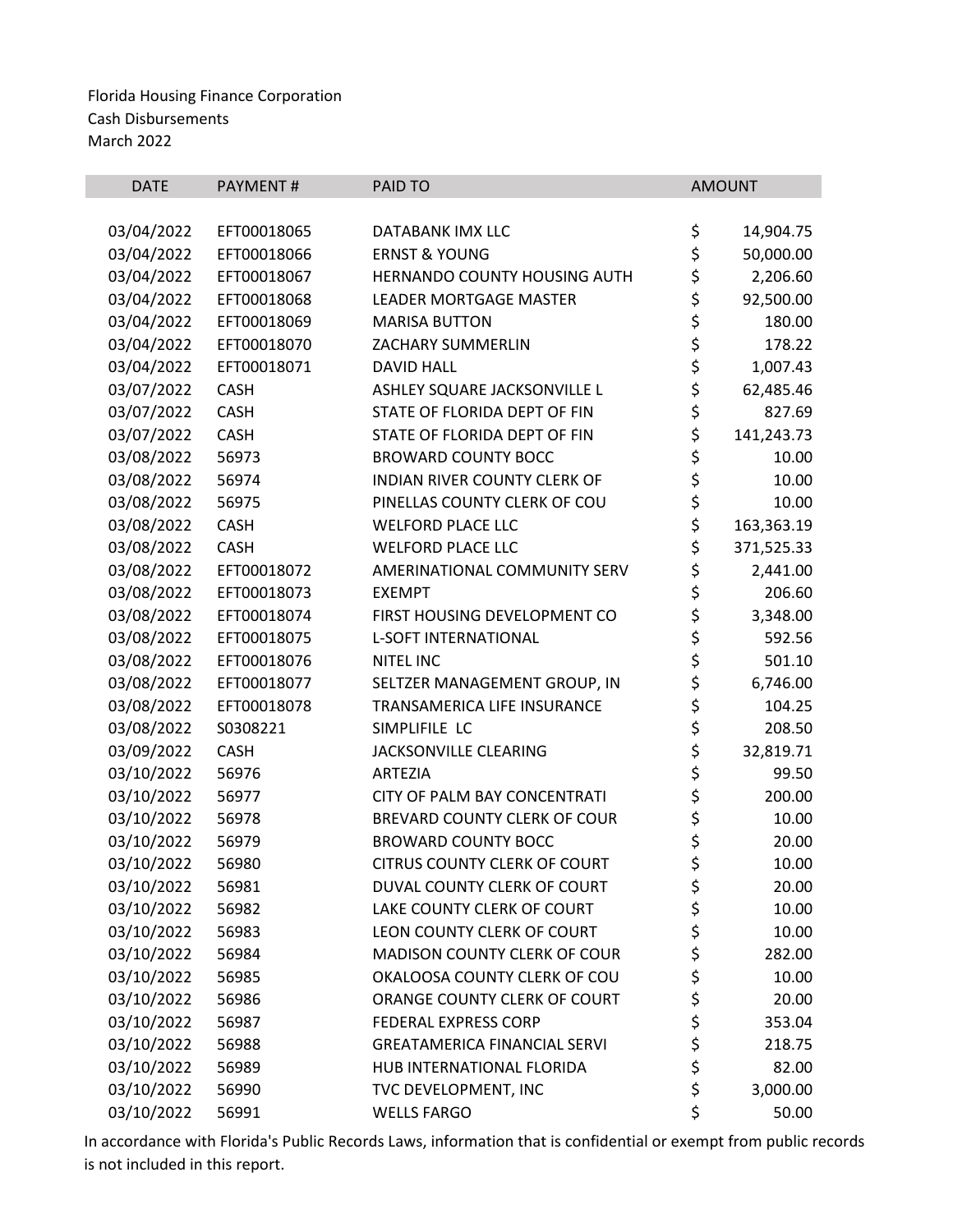| <b>DATE</b> | PAYMENT#    | PAID TO                                 | <b>AMOUNT</b> |              |
|-------------|-------------|-----------------------------------------|---------------|--------------|
|             |             |                                         |               |              |
| 03/10/2022  | 56992       | THOMSON REUTERS-WEST                    | \$            | 1,961.37     |
| 03/10/2022  | <b>CASH</b> | CASA AMIGO EHT LLC                      | \$            | 294,044.31   |
| 03/10/2022  | CASH        | <b>MARIANNA CROSSINGS</b>               | \$<br>\$      | 151,985.28   |
| 03/10/2022  | CASH        | SPRINGFIELD CORSSINGS LLC               |               | 27,000.58    |
| 03/10/2022  | CASH        | <b>TACOLCY EDISON PLACE</b>             | \$            | 333,252.57   |
| 03/11/2022  | 311221      | SIMPLIFILE LC                           | \$<br>\$      | 276.50       |
| 03/11/2022  | 311222      | SIMPLIFILE LC                           |               | 285.00       |
| 03/11/2022  | 311223      | SIMPLIFILE LC                           | \$            | 21.50        |
| 03/11/2022  | CASH        | HAYWARD TITLE GROUP                     | \$            | 23,260.00    |
| 03/11/2022  | CASH        | ILEANA M GARCIA PA TRUST ACC            | \$            | 4,710.50     |
| 03/11/2022  | EFT00018079 | LEE COUNTY BOCC/POOLED CASH             | \$            | 2,000,000.00 |
| 03/11/2022  | EFT00018080 | AMERINATIONAL COMMUNITY SERV            | \$            | 5,199.00     |
| 03/11/2022  | EFT00018081 | <b>DINEE HADDAN</b>                     | \$            | 173.96       |
| 03/11/2022  | EFT00018082 | EAP CONSULTANTS, INC.                   | \$<br>\$      | 384.37       |
| 03/11/2022  | EFT00018087 | FIRST HOUSING DEVELOPMENT CO            |               | 9,682.00     |
| 03/11/2022  | EFT00018088 | <b>LEADER MORTGAGE MASTER</b>           | \$<br>\$      | 129,000.00   |
| 03/11/2022  | EFT00018089 | PROLINK SOLUTIONS                       |               | 14,997.00    |
| 03/11/2022  | EFT00018090 | SELTZER MANAGEMENT GROUP, IN            |               | 5,160.00     |
| 03/14/2022  | 31022       | AFLAC, INC.                             |               | 5,757.68     |
| 03/15/2022  | <b>CASH</b> | <b>BLUE GRIFFIN LLC</b>                 | ややみ           | 71,450.78    |
| 03/15/2022  | <b>CASH</b> | <b>EQUALITY PARK, LLLP</b>              |               | 63,345.42    |
| 03/15/2022  | EFT00018091 | <b>BOND LOGISTIX, LLC</b>               |               | 6,600.00     |
| 03/15/2022  | EFT00018092 | <b>MARISA BUTTON</b>                    |               | 90.00        |
| 03/16/2022  | CASH        | JACKSONVILLE PAYMENT ACCT               | \$<br>\$      | 187,694.28   |
| 03/16/2022  | CASH        | <b>QUARRY BIG COPPITT III LTD</b>       | \$            | 40,167.95    |
| 03/17/2022  | CASH        | <b>ABILITY HOUSING INC</b>              |               | 6,380.24     |
| 03/17/2022  | <b>CASH</b> | <b>BLUE MCNEIL ONE LLC</b>              | \$\$\$        | 10,407.89    |
| 03/17/2022  | CASH        | <b>DURHAM PLACE LTD</b>                 |               | 9,349.18     |
| 03/17/2022  | <b>CASH</b> | <b>JACKSONVILLE CLEARING</b>            | \$            | 297,162.58   |
| 03/17/2022  | <b>CASH</b> | JACKSONVILLE CLEARING                   | \$            | 447,704.51   |
| 03/18/2022  | 318221      | SIMPLIFILE LC                           | \$            | 276.50       |
| 03/18/2022  | <b>CASH</b> | PARTNERSHIP IN HOUSING INC              | \$            | 296,728.80   |
| 03/18/2022  | EFT00018096 | STATE OF FLORIDA, DEPT OF FI            | \$            | 3,211.19     |
| 03/18/2022  | EFT00018097 | <b>FREEBEAU SWINDLE</b>                 | \$            | 97.37        |
| 03/18/2022  | EFT00018098 | LEADER MORTGAGE MASTER                  | \$            | 156,500.00   |
| 03/21/2022  | 321221      | SIMPLIFILE LC                           | \$            | 47.00        |
| 03/21/2022  | 321222      | SIMPLIFILE LC                           |               | 38.50        |
| 03/21/2022  | 321223      | SIMPLIFILE LC                           | \$<br>\$      | 217.00       |
| 03/21/2022  | <b>CASH</b> | <b>NELSON MULLINS RILEY &amp; SCARB</b> | \$            | 652,583.78   |
| 03/21/2022  | CASH        | NELSON MULLINS RILEY & SCARB            | \$            | 2,084,724.38 |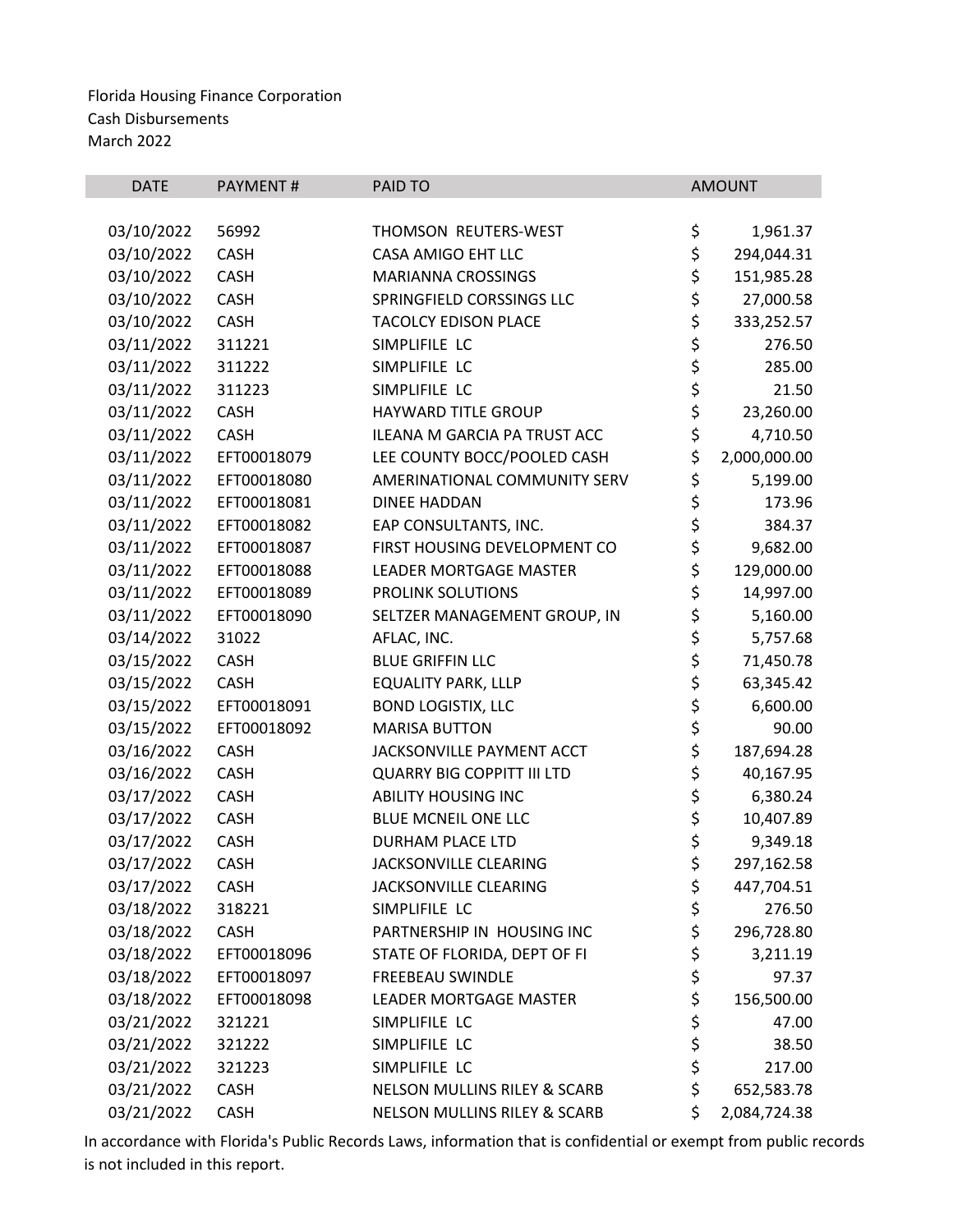| <b>DATE</b> | <b>PAYMENT#</b> | PAID TO                                 |          | <b>AMOUNT</b> |
|-------------|-----------------|-----------------------------------------|----------|---------------|
|             |                 |                                         |          |               |
| 03/21/2022  | <b>CASH</b>     | US BANK CT WIRE CLRG                    | \$       | 379,990.00    |
| 03/22/2022  | <b>CASH</b>     | <b>NELSON MULLINS RILEY &amp; SCARB</b> | \$       | 1,069,443.41  |
| 03/22/2022  | EFT00018099     | AMERINATIONAL COMMUNITY SERV            | \$       | 4,490.00      |
| 03/22/2022  | EFT00018100     | <b>BENEDICT GROUP INC</b>               | \$       | 2,250.00      |
| 03/22/2022  | EFT00018101     | CAPITAL HEALTH PLAN, INC.               | \$       | 153,611.03    |
| 03/22/2022  | EFT00018102     | CORUS360                                | \$       | 6,348.69      |
| 03/22/2022  | EFT00018103     | PCHFC HOMELESS STUDENT TBRA             | \$       | 25,841.22     |
| 03/22/2022  | EFT00018104     | <b>BANK OF AMERICA</b>                  | \$       | 100,208.79    |
| 03/23/2022  | 56993           | <b>BROWARD COUNTY BOCC</b>              | \$       | 10.00         |
| 03/23/2022  | 56994           | HERNANDO COUNTY CLERK OF COU            | \$       | 20.00         |
| 03/23/2022  | 56995           | LAKE COUNTY CLERK OF COURT              | \$       | 10.00         |
| 03/23/2022  | 56996           | MIAMI-DADE COUNTY CLERK OF C            | \$<br>\$ | 10.00         |
| 03/23/2022  | 56997           | PALM BEACH COUNTY CLERK OF C            |          | 12.60         |
| 03/23/2022  | 323221          | SIMPLIFILE LC                           | \$       | 47.00         |
| 03/23/2022  | <b>CASH</b>     | HTG VALENCIA II LTD                     | \$       | 78,468.23     |
| 03/23/2022  | <b>CASH</b>     | JACKSONVILLE CLEARING                   | \$       | 465,708.87    |
| 03/23/2022  | <b>CASH</b>     | OAKFIELD GROVE APTS LP                  | \$       | 73,658.94     |
| 03/24/2022  | 56998           | ARMOUR SETTLEMENT SERVICES L            | \$       | 7,500.00      |
| 03/24/2022  | 56999           | <b>BROWARD COUNTY BOCC</b>              | \$       | 10.00         |
| 03/24/2022  | 57000           | <b>CLAY COUNTY CLERK OF COURT</b>       | \$       | 10.00         |
| 03/24/2022  | 57001           | DUVAL COUNTY CLERK OF COURT             | \$       | 60.00         |
| 03/24/2022  | 57002           | HERNANDO COUNTY CLERK OF COU            | \$       | 10.00         |
| 03/24/2022  | 57003           | HILLSBOROUGH COUNTY CLERK OF            | \$       | 20.00         |
| 03/24/2022  | 57004           | <b>VOLUSIA COUNTY CLERK OF COUR</b>     | \$       | 10.00         |
| 03/24/2022  | 57005           | <b>FEDERAL EXPRESS CORP</b>             | \$       | 255.95        |
| 03/24/2022  | 57006           | FLORIDA DEPARTMENT OF STATE             | \$       | 20.86         |
| 03/24/2022  | 57007           | FLORIDA HOUSING COALITION, I            | \$       | 64,000.00     |
| 03/24/2022  | 57008           | <b>GREATAMERICA FINANCIAL SERVI</b>     | \$       | 1,158.25      |
| 03/24/2022  | 57009           | HTG UNITED LLC                          | \$       | 947.02        |
| 03/24/2022  | 57010           | NABORS, GIBLIN & NICKERSON,             | \$       | 1,237.50      |
| 03/24/2022  | 57011           | PHIPPS REPORTING                        | \$       | 1,203.81      |
| 03/24/2022  | 57012           | <b>TOSHIBA FINANCIAL SERVICES</b>       | \$       | 419.44        |
| 03/24/2022  | 57013           | <b>US BANK</b>                          | \$       | 10,000.00     |
| 03/24/2022  | 57014           | THOMSON REUTERS-WEST                    | \$       | 157.50        |
| 03/24/2022  | <b>CASH</b>     | JACKSONVILLE CLEARING                   | \$       | 69,912.47     |
| 03/24/2022  | <b>CASH</b>     | JACKSONVILLE CLEARING                   | \$       | 249,613.25    |
| 03/24/2022  | <b>CASH</b>     | MHP BEMBRIDGE LLC                       | \$       | 117,402.73    |
| 03/25/2022  | EFT00018105     | ALACHUA COUNTY HOUSING AUTHO            | \$       | 18,621.90     |
| 03/25/2022  | EFT00018106     | AMERINATIONAL COMMUNITY SERV            | \$       | 2,620.00      |
| 03/25/2022  | EFT00018107     | <b>DAVID HALL</b>                       | \$       | 113.36        |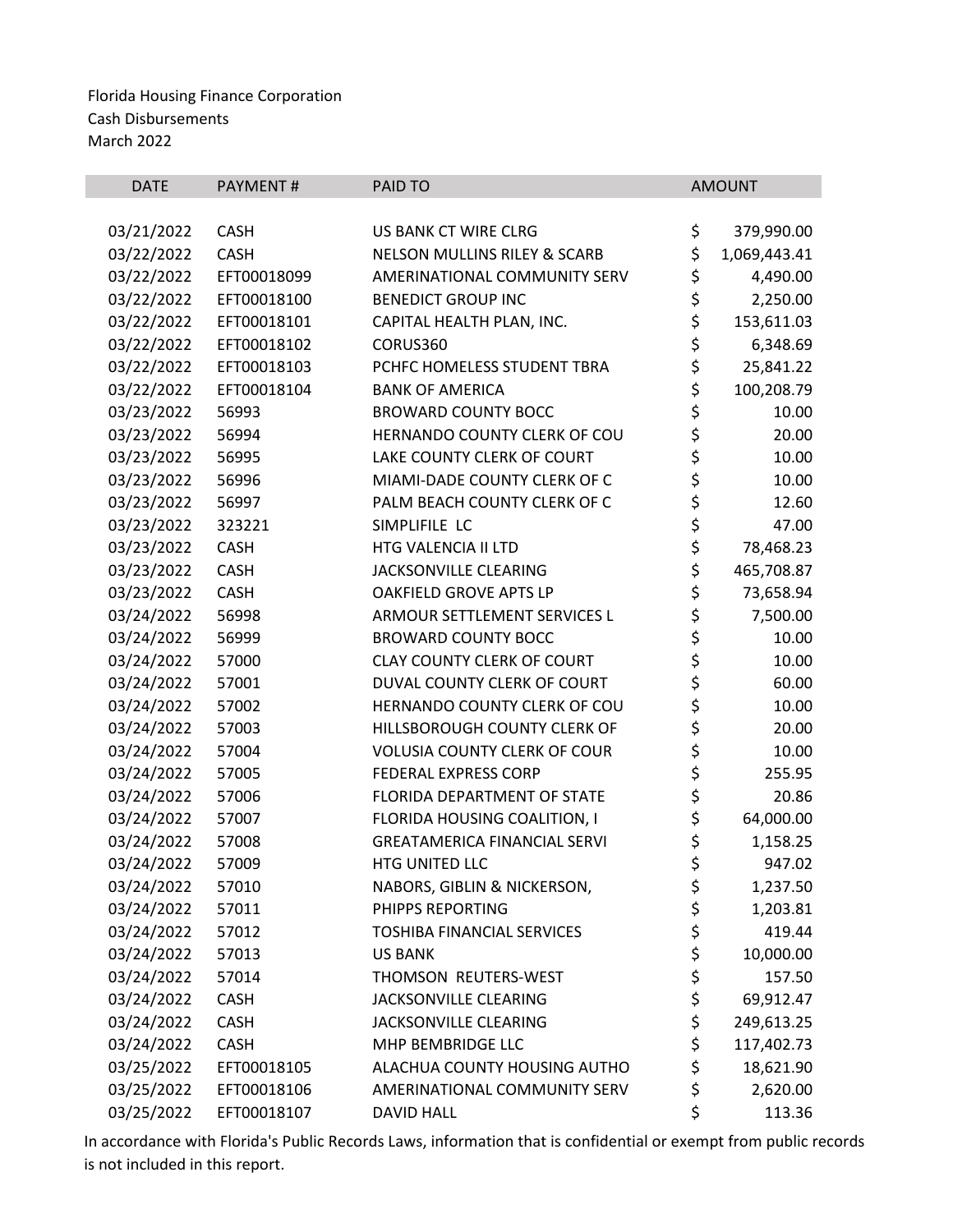| <b>DATE</b> | <b>PAYMENT#</b> | <b>PAID TO</b>                      | <b>AMOUNT</b>      |
|-------------|-----------------|-------------------------------------|--------------------|
|             |                 |                                     |                    |
| 03/25/2022  | EFT00018108     | STATE OF FLORIDA, DEPT OF FI        | \$<br>3,267.03     |
| 03/25/2022  | EFT00018109     | FIRST HOUSING DEVELOPMENT CO        | \$<br>6,579.00     |
| 03/25/2022  | EFT00018110     | HERNANDO COUNTY HOUSING AUTH        | \$<br>2,206.60     |
| 03/25/2022  | EFT00018111     | HOLLAND & KNIGHT, LLP               | \$<br>832.00       |
| 03/25/2022  | EFT00018112     | <b>KEVIN TATREAU</b>                | \$<br>117.80       |
| 03/25/2022  | EFT00018113     | <b>LEADER MORTGAGE MASTER</b>       | \$<br>137,500.00   |
| 03/25/2022  | EFT00018114     | MILTON HOUSING AUTHORITY            | \$<br>7,135.70     |
| 03/25/2022  | EFT00018115     | <b>RON LIEBERMAN</b>                | \$<br>331.38       |
| 03/25/2022  | EFT00018116     | <b>SAVING MERCY CORP</b>            | \$<br>50,449.35    |
| 03/25/2022  | EFT00018117     | SELTZER MANAGEMENT GROUP, IN        | \$<br>1,546.00     |
| 03/25/2022  | EFT00018118     | <b>STEPHANIE SUTTON</b>             | \$<br>41.30        |
| 03/25/2022  | EFT00018119     | <b>TRACY WILLIS</b>                 | \$<br>176.46       |
| 03/28/2022  | <b>CASH</b>     | BLUE MCNEIL ONE LLC                 | \$<br>78,165.78    |
| 03/28/2022  | <b>CASH</b>     | MHP MAGNOLIA OAKS LLC               | \$<br>492,820.01   |
| 03/28/2022  | <b>CASH</b>     | PERSIMMON COMMONS LLC               | \$<br>196,349.36   |
| 03/28/2022  | <b>CASH</b>     | PINELLAS AFFORDABLE LIVING I        | \$<br>287,887.27   |
| 03/28/2022  | S0325221        | SIMPLIFILE LC                       | \$<br>268.00       |
| 03/29/2022  | EFT00018120     | <b>BOND LOGISTIX, LLC</b>           | \$<br>3,900.00     |
| 03/29/2022  | EFT00018125     | HAWKINS, DELAFIELD & WOOD, L        | \$<br>1,300.00     |
| 03/29/2022  | EFT00018126     | MEDCOM BENEFIT SOLUTIONS            | \$<br>86.45        |
| 03/29/2022  | EFT00018127     | TSO CITY CENTRE TALLAHASSEE         | \$<br>66,080.00    |
| 03/30/2022  | <b>CASH</b>     | SMITH THOMPSON SHAW MINACCI         | \$<br>24,990.00    |
| 03/30/2022  | <b>CASH</b>     | US BANK CT WIRE CLRG                | \$<br>1,621,563.05 |
| 03/31/2022  | 57015           | BREVARD COUNTY CLERK OF COUR        | \$<br>30.00        |
| 03/31/2022  | 57016           | <b>BROWARD COUNTY BOCC</b>          | \$<br>240.00       |
| 03/31/2022  | 57017           | <b>CLAY COUNTY CLERK OF COURT</b>   | \$<br>20.00        |
| 03/31/2022  | 57018           | <b>COLLIER COUNTY CLERK OF COUR</b> | \$<br>30.00        |
| 03/31/2022  | 57019           | DUVAL COUNTY CLERK OF COURT         | \$<br>90.00        |
| 03/31/2022  | 57020           | ESCAMBIA COUNTY CLERK OF COU        | \$<br>30.00        |
| 03/31/2022  | 57021           | <b>FLAGLER COUNTY CLERK OF COUR</b> | \$<br>20.00        |
| 03/31/2022  | 57022           | <b>GADSDEN COUNTY CLERK OF COUR</b> | \$<br>10.00        |
| 03/31/2022  | 57023           | HERNANDO COUNTY CLERK OF COU        | \$<br>40.00        |
| 03/31/2022  | 57024           | HILLSBOROUGH COUNTY CLERK OF        | \$<br>100.00       |
| 03/31/2022  | 57025           | LAKE COUNTY CLERK OF COURT          | \$<br>40.00        |
| 03/31/2022  | 57026           | LEE COUNTY CLERK OF COURT           | \$<br>10.00        |
| 03/31/2022  | 57027           | LEON COUNTY CLERK OF COURT          | \$<br>30.00        |
| 03/31/2022  | 57028           | MARION COUNTY CLERK OF COURT        | \$<br>10.00        |
| 03/31/2022  | 57029           | MARTIN COUNTY CLERK OF COURT        | \$<br>10.00        |
| 03/31/2022  | 57030           | MIAMI-DADE COUNTY CLERK OF C        | \$<br>120.00       |
| 03/31/2022  | 57031           | NASSAU COUNTY CLERK OF COURT        | \$<br>10.00        |